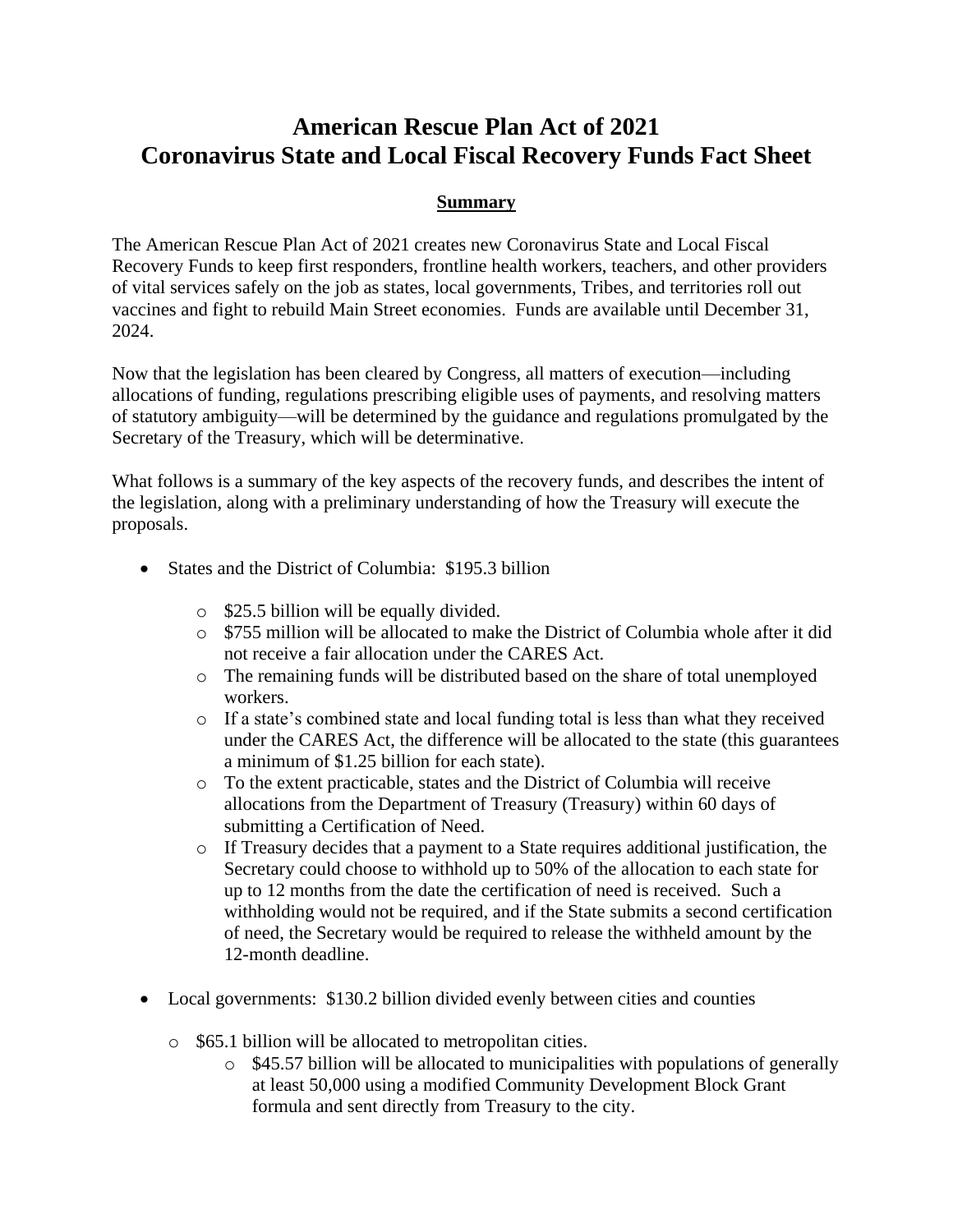- o \$19.53 billion will be allocated to municipalities with populations of generally fewer than 50,000 in states and territories, with allocations capped at 75% of the locality's most recent budget as of January 27, 2020. Funds will be sent to the state to distribute to the local community based on population within 30 days of receipt unless an extension is granted. Even if granted an extension, States must distribute the funds to the local community not later than 120 days after they receive this funding for distribution or face monetary penalty, and cannot change the allocations or impose additional requirements.
- o \$65.1 billion will be allocated to counties based on population and sent directly from the Department of Treasury to the counties.
- o Funding will be distributed by Treasury in two tranches—one within 60 days of enactment to the extent practicable, and the second one year after the disbursement of the first tranche.
- Territories: \$4.5 billion
	- o \$2.25 billion will be divided equally.
	- o \$2.25 billion will be allocated based on population.
	- o To the extent practicable, territories will receive allocations from Treasury within 60 days of submitting a Certification of Need.
	- o If Treasury decides that a payment to a territory requires additional justification, the Secretary could choose to withhold up to 50% of the allocation to the territory for up to 12 months from the date the certification of need is received. Such a withholding would not be required, and if the Territory submits a second certification of need, the Secretary would be required to release the withheld amount.
- Tribes: \$20 billion to federally recognized Tribal governments.
	- o \$1 billion will be divided equally.
	- o \$19 billion will be divided as determined by Treasury, which is expected to engage in Tribal consultation and to make use of data previously collected from Tribes to improve the distribution formula used in the CARES Act.
	- o To the extent practicable, funding will be distributed by Treasury within 60 days of enactment.

In addition to these Funds, the law creates a new \$10 billion **Coronavirus Capital Projects Fund** for "critical capital projects directly enabling work, education, and health monitoring, including remote options, in response to the public health emergency with respect to the Coronavirus Disease." To implement this Fund, Treasury is required to establish a process of applying for grants within 60 days of enactment. The Fund will provide:

- \$100 million for each state, the District of Columbia, and Puerto Rico;
- \$100 million split equally between the Virgin Islands, Guam, American Samoa, the Northern Mariana Islands, the Marshall Islands, Micronesia, and Palau;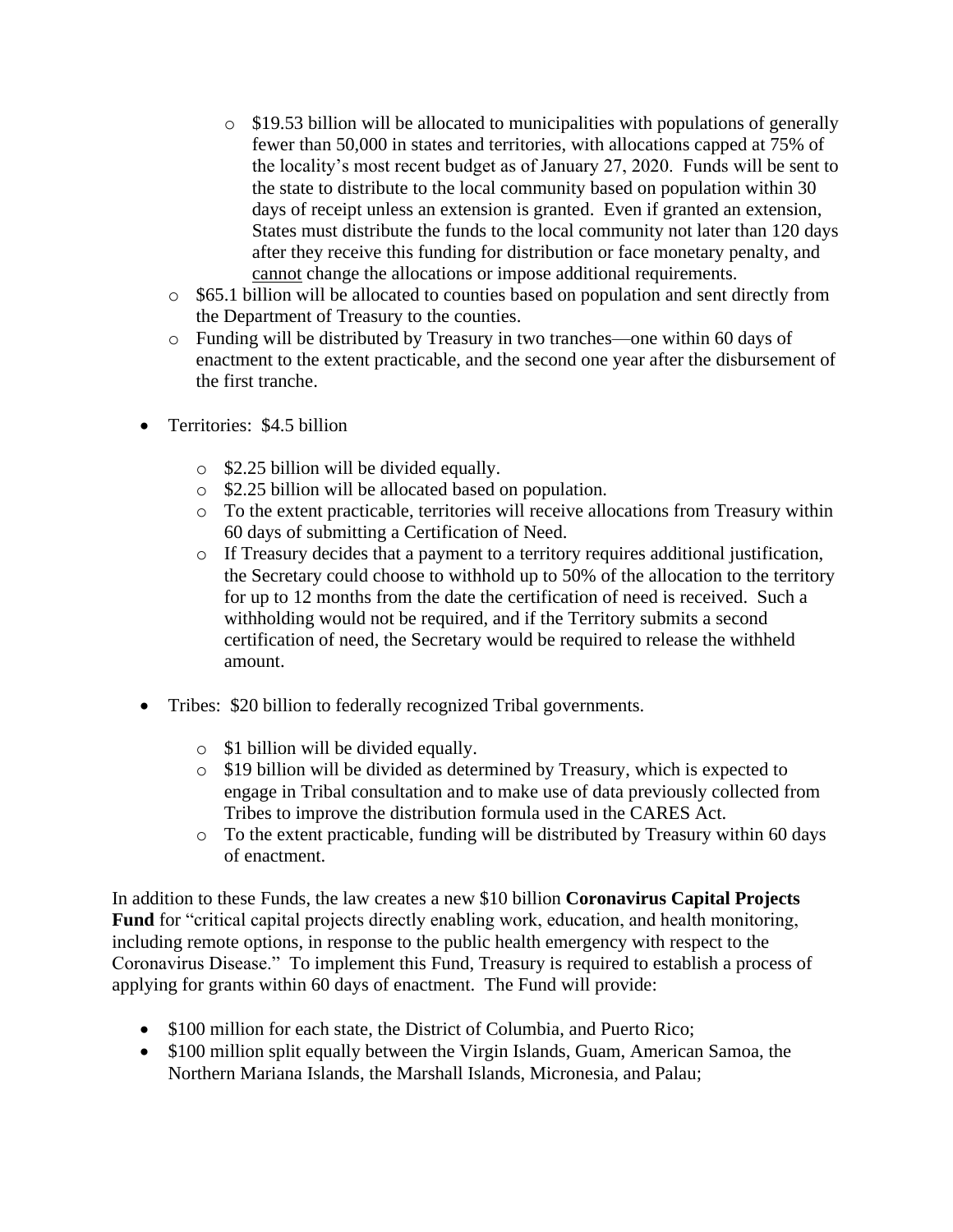- \$100 million split equally between Tribal governments and Hawaii, with each receiving a minimum of \$50,000; and
- The remaining \$4.7 billion will be distributed to states, the District of Columbia, and Puerto Rico as follows:
	- o 50% based on population
	- o 25% based on rural population
	- o 25% based on household income that is below 150% of the poverty line

The law also creates an additional \$2 billion **Local Assistance and Tribal Consistency Fund** that will allocate \$750 million to eligible revenue sharing counties (defined to include the District of Columbia, Puerto Rico, Guam, and the Virgin Islands) and \$250 million to eligible Tribes for any government purpose other than lobbying. These funds will be distributed based on economic conditions of the recipient entities in fiscal years 2022 (beginning October 1, 2021) and 2023 (beginning October 1, 2022). Among other things, this fund is intended to assist counties currently reliant on the Payment in Lieu of Taxes (PILT) and Secure Rural Schools (SRS) programs, among other revenue sharing programs, but based on their real economic conditions rather than historic payments.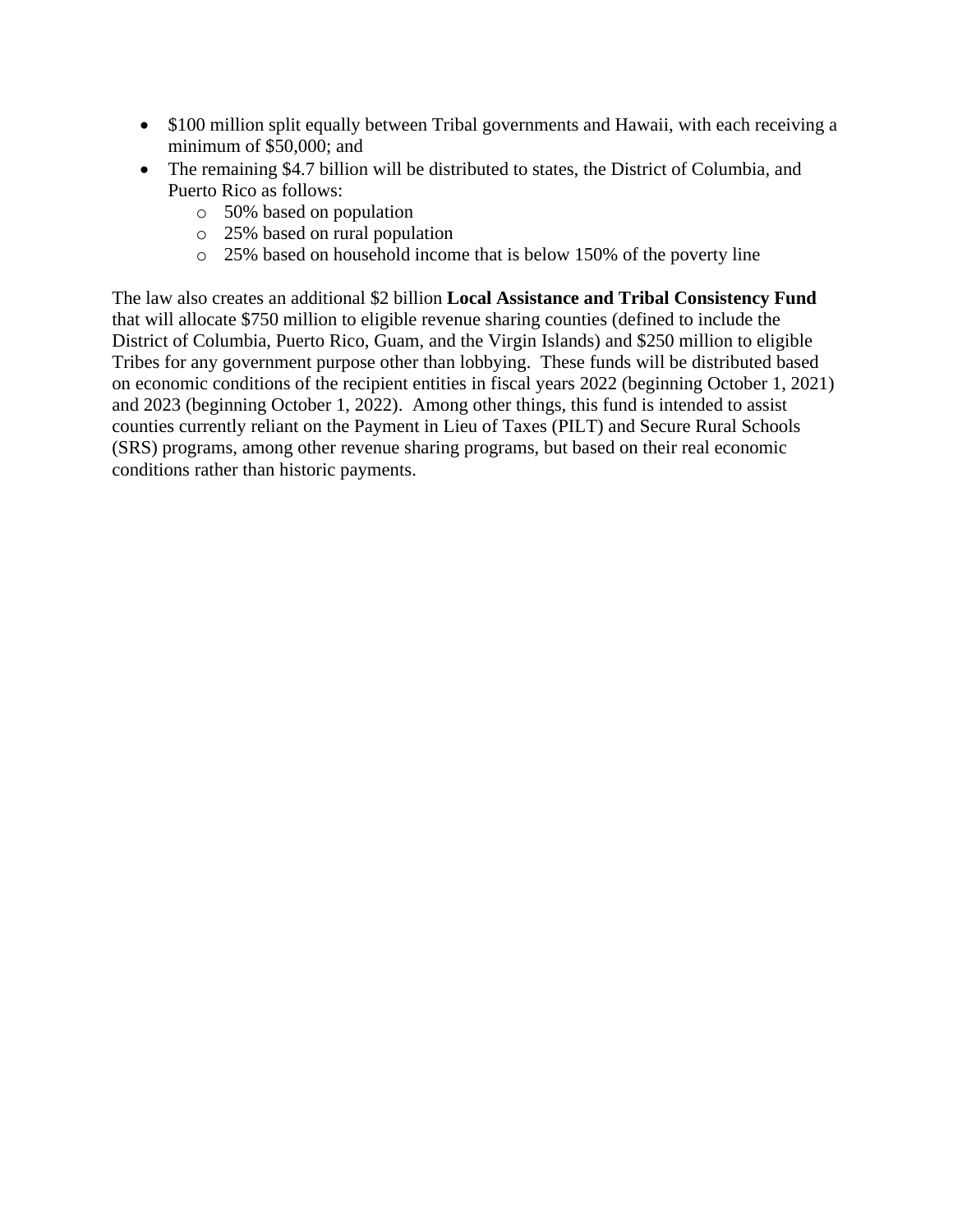## **Frequently Asked Questions**

#### **How can recipient governments use relief allocations from the State and Local Fiscal Recovery Funds?**

The Department of Treasury will issue guidance detailing its interpretation and implementation of eligible uses, but the statutory language specifically authorizes use of the funds. Each of the following is a separate allowable use of the funds for the recipient:

- To respond to the pandemic or its negative economic impacts, including assistance to households, small businesses, and nonprofits, or aid to impacted industries such as tourism, travel, and hospitality;
- For premium pay to eligible workers performing essential work (as determined by each recipient government) during the pandemic, providing up to \$13 per hour above regular wages;
- For the provision of government services to the extent of the reduction in revenue due to the pandemic (relative to revenues collected in the most recent full fiscal year prior to the emergency);
- To make necessary investments in water, sewer, or broadband infrastructure;

In addition, a recipient may transfer its allocation to a private nonprofit organization, Tribal organization, public benefit corporation involved in the transportation of passengers or cargo, or special-purpose unit of State or local government, if the recipient government so chooses. The recipient entity would need to use the funds consistent with the purposes listed above.

The recipient government must send Treasury periodic reports with a detailed accounting of the uses of the funds (States and territories must also provide all modifications to tax revenue sources since March 3, 2020).

The language explicitly prohibits funds from being deposited into a pension fund.

States and territories are also prohibited from using the funds to offset, either directly or indirectly, a tax cut made since March 3, 2021.

While the State and Local Fiscal Recovery Fund eligible uses are broader than those of the CARES Act Coronavirus Relief Fund, [guidance](https://home.treasury.gov/system/files/136/CRF-Guidance-Federal-Register_2021-00827.pdf) previously released for the Coronavirus Relief Fund may provide insight into how Treasury may interpret and implement these American Rescue Plan provisions.

#### **How will state and local governments receive the relief allocations?**

States and territories will receive their allocations within 60 days of submitting to Treasury a certification signed by an authorized officer that the funds are needed to respond to the pandemic and will be used in compliance with the eligible uses. If Treasury decides that a payment to a state requires additional justification, the Secretary could choose to withhold up to 50% of the allocation to each state and territory for up to 12 months from the date the certification of need is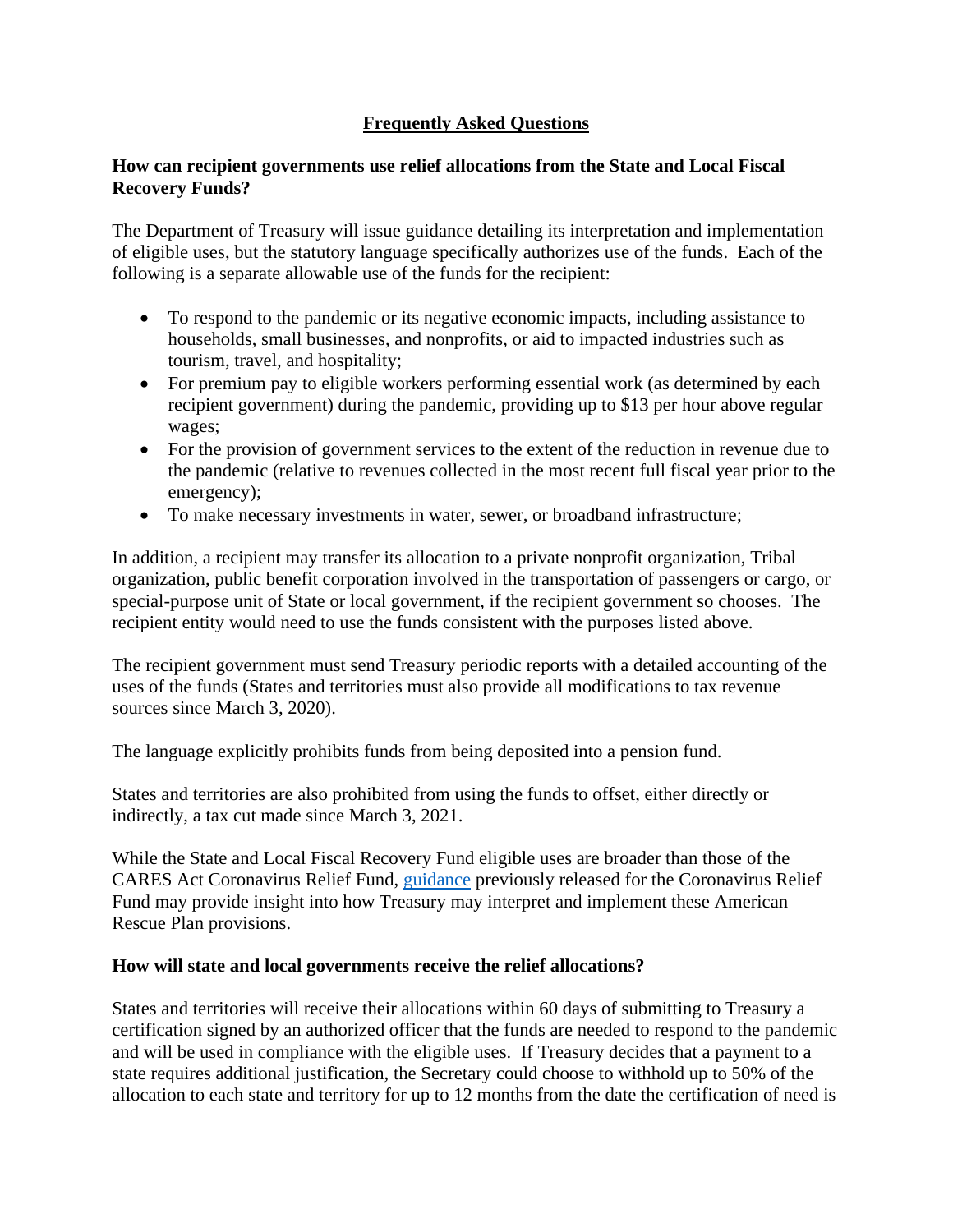received. Such a withholding would not be required, and if the state or territory submits a second certification of need, the Secretary would be required to release the withheld amount by the 12-month deadline.

Funding for counties, metropolitan cities, and nonentitlement units of local government (generally those under 50,000 inhabitants) will be separated into two tranches. To the extent practicable, Treasury is required to send out the first tranche (equal to 50% of the recipient's allocation) within 60 days of enactment, and the second tranche (the remaining 50%) not earlier than one year after the first disbursement. Counties, metropolitan cities, and nonentitlement units of local government are not required to submit a signed certification of need to Treasury.

Because it could take a full year for Treasury to calculate and disburse the allocations for nonentitlement units of local government, Treasury is instead required to send the amounts intended for those recipients to each state (including territories) within 60 days. States and territories would then have 30 days to disburse the funds to the nonentitlements based on population. Because of the potential administrative burden of evaluating the eligibility for all of these smaller localities, a state could, if necessary, ask Treasury for up to three extensions for distributing one or more of those allocations. The state or territory would need to justify why the extension is warranted, and would have **no** authority to change the amount of, or attach additional requirements to, the payments allocated to the intended local government recipients.

#### **Why have the allocations on the estimates spreadsheet changed over time?**

- **States**: The bill was amended in the Senate to replace the minimum base payment to states of \$500 million with a total state- and local-level combined allocation equal to what the states received under the CARES Act, guaranteeing a minimum of \$1.25 billion for each state.
- **Counties**:
	- o A correction was made to an error in the way the CDBG allocations were weighted across counties. This resulted in a greater number of urban counties receiving the CDBG markup (up to 14, from 11 previously) and a subsequent reduction in the amounts received by other counties.
	- o A correction was made to a data sorting error that resulted in the wrong population inputs being used for roughly 3% of all counties.
- **Metropolitan Cities**:
	- o A correction was made for an error in the way the CDBG allocations were weighted across metro cities. This resulted in increases in the projected assistance to each metropolitan city by about 9%.
	- o Eligible metropolitan cities that did not receive a FY2020 CDBG award and were therefore left off initial runs were manually identified and added when possible.
- **Nonentitlement Units of Local Government**: The estimates gained more precision over time based on updates to how Treasury will calculate the nonentitlement allocation for each state, as well as a change to the definition of "nonentitlement unit of local government" to more accurately cover active local governments performing the functions of municipalities, as had been the intent. For example, the prior definition would have inadvertently made non-governmental entities eligible for allocations, which while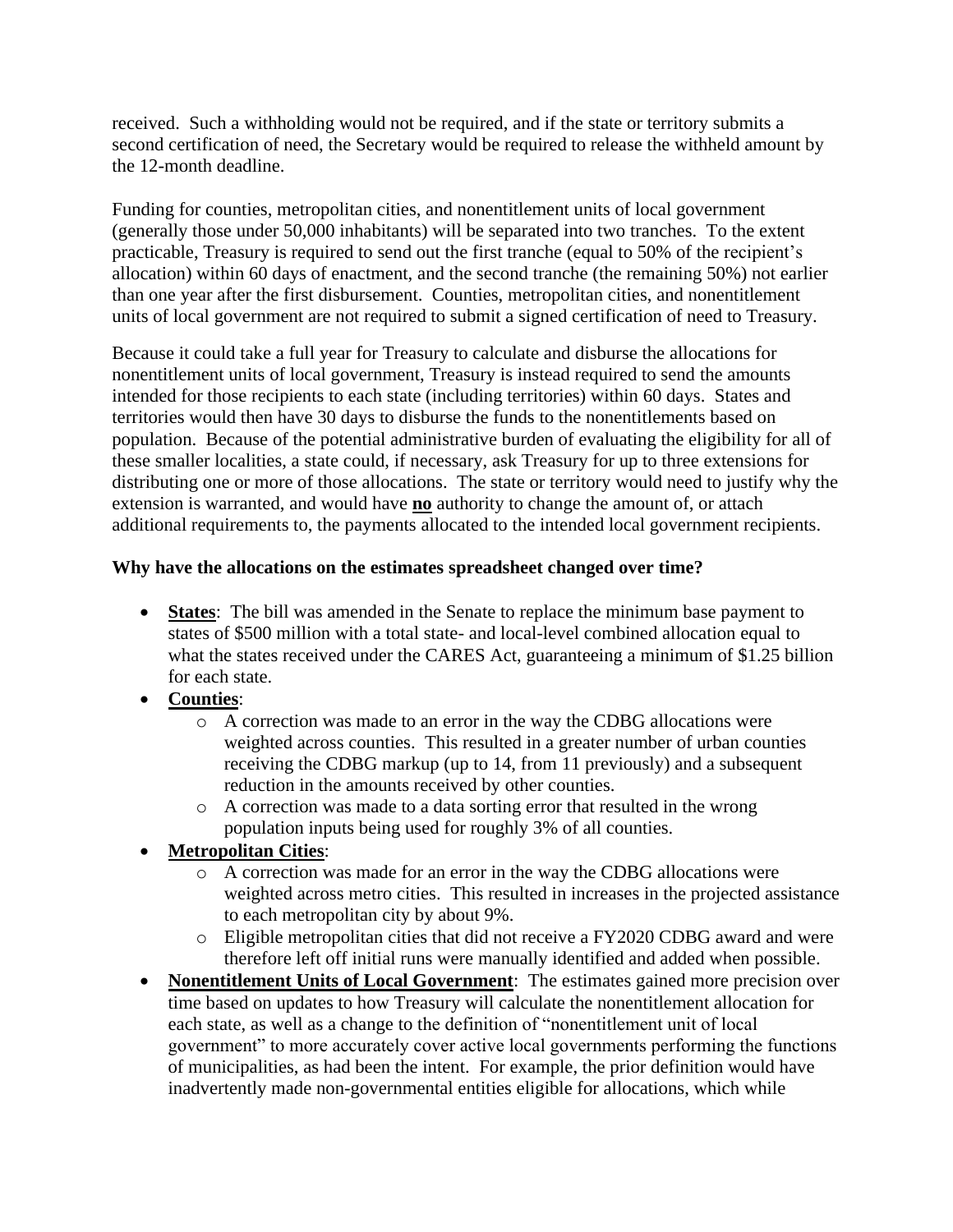appropriate for the CDBG program, was not the policy intent of the state and local funding in the American Rescue Plan.

## **What will cause final allocations to differ from the estimates spreadsheet?**

- Interpretation and implementation decisions by the Department of Treasury, including the possibility of using the FY2021 CDBG formula for metro cities or 2020 population data for counties and nonentitlements (that data was not available at the time that the Congressional Research Service's preliminary estimates were calculated).
- The cap on nonentitlement allocations at 75% of the entity's most recent budget as of January 27, 2020. Congressional Research Service analysts do not have local budget information sufficient to calculate this cap, so it is not reflected in the estimates.
- Redistribution of funds from inactive counties to the local governments within the county.
- Potential addition of eligible metro cities that did not receive a FY2020 CDBG award and were therefore not included on the spreadsheet.
- Projected amounts for nonentitlements may be divided between more than one nonentitlement government to the extent that eligible nonentitlement governments have overlapping populations (for example, residents of a village government and town government in New York). In cases where an eligible government does not appear on this list but another government representing some or all of its population is listed, the total estimate provided represents all of the nonentitlement funding attributable to the government's underlying population. Treasury guidance on how to distribute amounts for overlapping government will be determinative.

## **What if a city, town, village, or township is not included on the estimates spreadsheet?**

The updated spreadsheet is not a comprehensive list of eligible nonentitlement units of local government; rather, it uses publicly available data to estimate how Treasury might interpret the law.

The legislation defines "nonentitlement unit of local government" as either:

(1) Any "municipality" (as defined by the Census) that is a city, county, town, township, parish, village, or other general purpose political subdivision of a State; Guam, the Northern Mariana Islands, the Virgin Islands, and American Samoa, or a general purpose political subdivision thereof; a combination of such political subdivisions that, except as provided in section 5306(d)(4) of this title, is recognized by the Secretary; and the District of Columbia.

### or,

(2) any non-municipality (as defined by the Census) that is a town or township and which:

(i) possesses powers and performs functions comparable to these associated with municipalities,